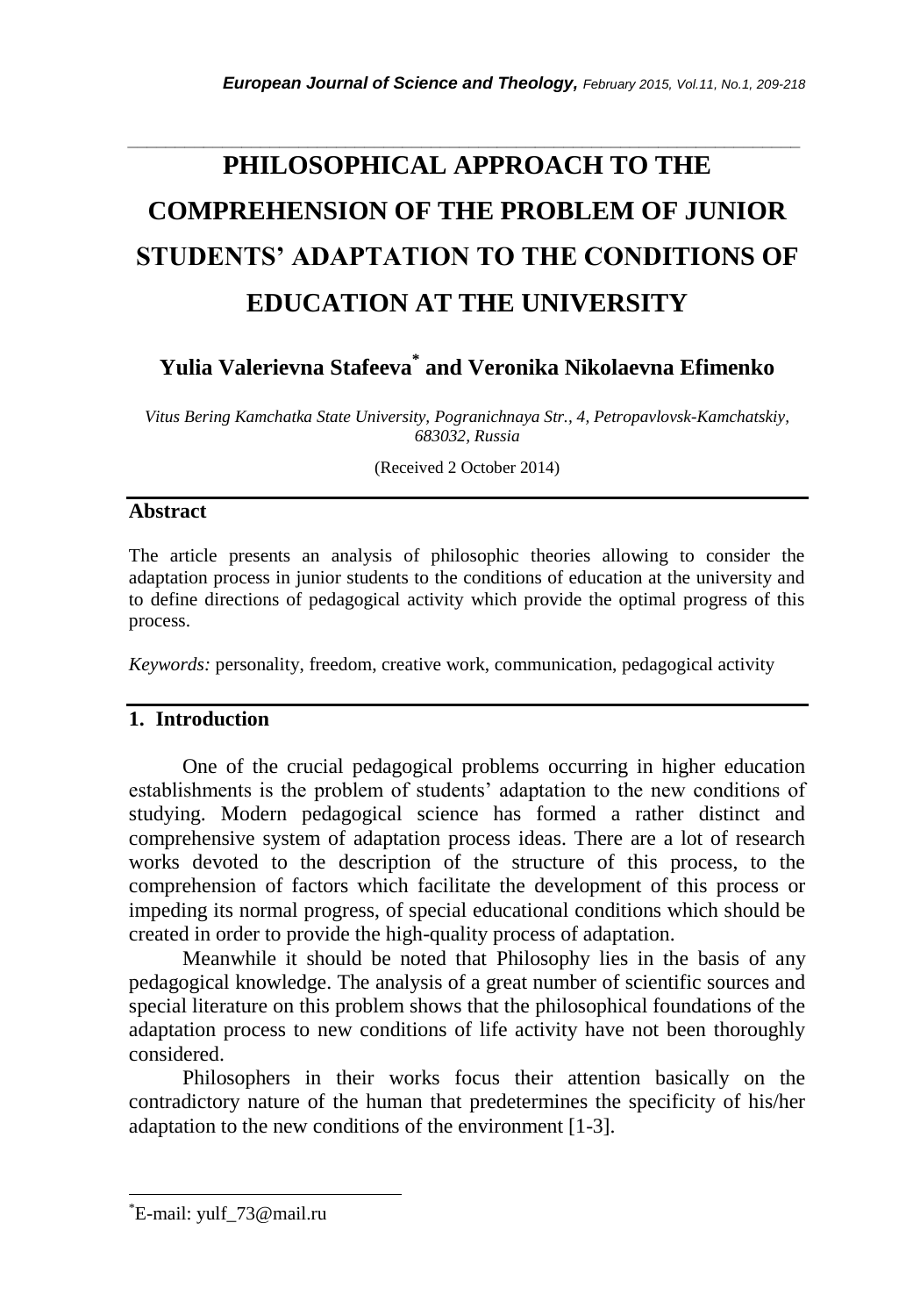Alongside with it, some philosophers (V. Frankl, S.I. Gessen, A.G. Myslivchenko) studied the problem of human adaptation in the society from the standpoint of his/her seeking freedom and creative self-expression [4-6].

M. Buber, M.S. Kagan, S.L. Frank [7-10] thought that human's joining the society and adaptation there occurred by means of communication which is viewed by these philosophers as existential communication, dialogue between "I" and "You", allowing the human to cognize himself/herself via others and thus to relate himself/herself and his/her behaviour with them.

In spite of the fact that the abovementioned philosophers did not study directly junior students' adaptation process to higher school education conditions the analysis of their works allowed us to accomplish philosophical grounding of this process. It is very important, because the philosophical comprehension of the given problem will allow university teachers to find more effective ways of its solution in practice.

### **2. Discussion**

The given article presents an attempt to develop philosophical grounding of junior students" adaptation to university education conditions. We suppose that philosophical comprehension of this problem will allow to find more effective ways of its solution in practice.

The problem of adaptation takes its roots just in the problem of the human. The problem of the human is one of the fundamental (if not central) in world Philosophy. Lots of thinkers tried to give a definition of human, but whatever these definitions were they do not embrace all its complexity and multiplicity. D. Diderot viewed the human as the greatest value, the only creator of all cultural achievements on the Earth, the rational and intelligent centre of the Universe, as the very point from which everything should originate and to which everything should return [11]. An outstanding thinker, F.M. Dostoevskiy said that "the human is an irrational and, in a paradox way, essentially tragic creature in which two worlds clash, the antipolar bases" [1, p. 57].

Obviously, such definition of the human can be considered true because it implies the idea of the dual nature of the human. On the one hand, the human is a biological living being and, as any animal, is governed by physical and biological laws, on the other hand, the human is a social subject and is determined by social norms. However, in the course of development the human demonstrate an increasing ability to refract in the mind the awareness of his/her own inner possibilities and external social circumstances, becoming the "author of his/her change". It is the triple determination of the human that symbolizes the eternal mystery of the humans' existence.

To comprehend the process of adaptation it is important, in our opinion, to consider, first of all, the proportions of the biological and the social in the human as the human exists in the system of all natural forces interaction and is exposed to various kinds of their impact. "Spiritual equilibrium is possible only on condition of physiological and psychological adaptation of the human to the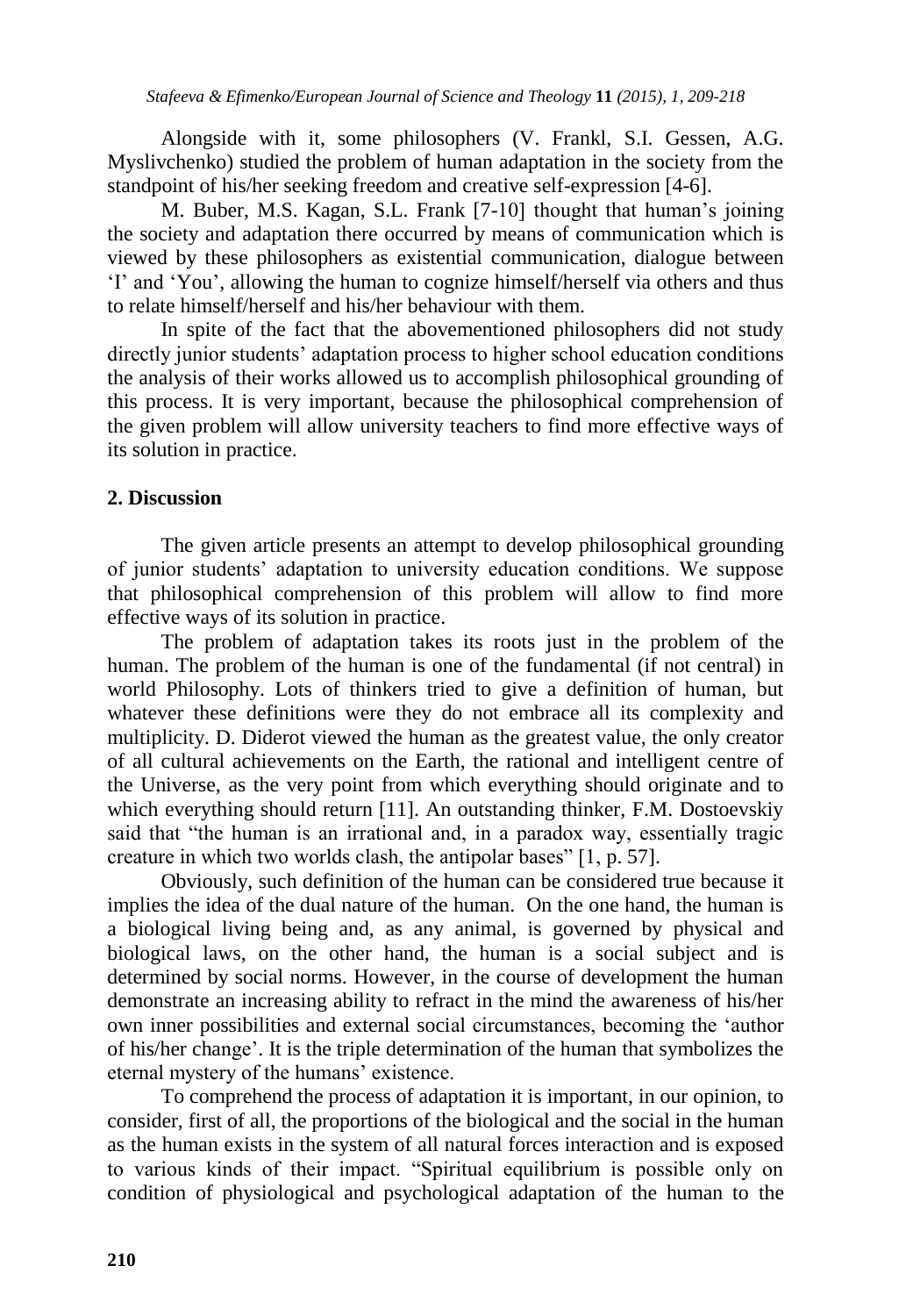world of nature, and, as the human is, first and foremost, a social subject, he/she can adapt to nature only by means of society" – A.G. Spirkin says  $[2, p. 350-$ 351]. The proportion of the biological and the social in the human is not unambiguous. For various cognitive and practical purposes accents may be shifted in this or that direction, but, during ultimate apprehension, according to A.G. Spirkin, these aspects of the human should overlap. In other words, the human is a biosocial entity. The social basis penetrates through the psychological one into the interior of an individual"s biology which, in such modified way, appears the basis of his/her psychological, conscious life-activity. Thus, "the human is an integral unity of biological (organism), psychological and social levels which are formed by the two – the natural and the social, the inherited and the acquired" [2, p. 347]. Furthermore, to comprehend the sources of the human being"s abilities to adaptation it is important to remember that the human is not merely an arithmetic sum of the biological and the social, but their "integral unity leading to the appearance of a new level – the human personality" [2, p. 347].

Nowadays there exist two basic conceptions of personality which determine, in our opinion, different theories and strategies of adaptation: personality as a functional (role) characteristic of the human and personality as an essential (conceptual) characteristic of the human. The first conception is based on the notion of human"s social function, that is, to be more exact, on the notion of social role. In spite of the significance of this aspect of personality consideration it does not allow us to reveal the deep inner world of the human because it records only human behaviour which, according to A.G. Spirkin, does not always and necessarily express the real essence of the human [2, p. 357]. From the viewpoint of this approach adaptation is seen as mere adjustment to the circumstances, and its pedagogical support – as teaching, training of young people.

The second conception gives us a deeper interpretation of the notion of personality which reveals it not on the functional but in the essential plane. "Personality is individual focus and expression of social relationships and functions of people, the subject of cognition and reformation of the world, of rigts and duties, ethical, aesthetic and other social norms", A.G. Spirkin says [2, p. 357-358]. The notion of personality underlines, first of all, integrative sociopsychological features: world outlook, self-esteem, character, dignity, value orientations, way of life principles, moral and aesthetic ideals, social and political beliefs and positions, style of thinking, emotional environment and so on.

Personal qualities of the human are derived from the two points: from self-conscious mind and social way of life. The field of manifestation of personal qualities is presented by the social life of the human. It is impossible to take the human out of the social context and restrain from communication, because "strangling asociality of the personality implies its death" – N.A. Berdyaev rightly notes [1, p. 64]. Personality, according to N.A. Berdyaev, appears to be the highest hierarchical value: "The value of personality is the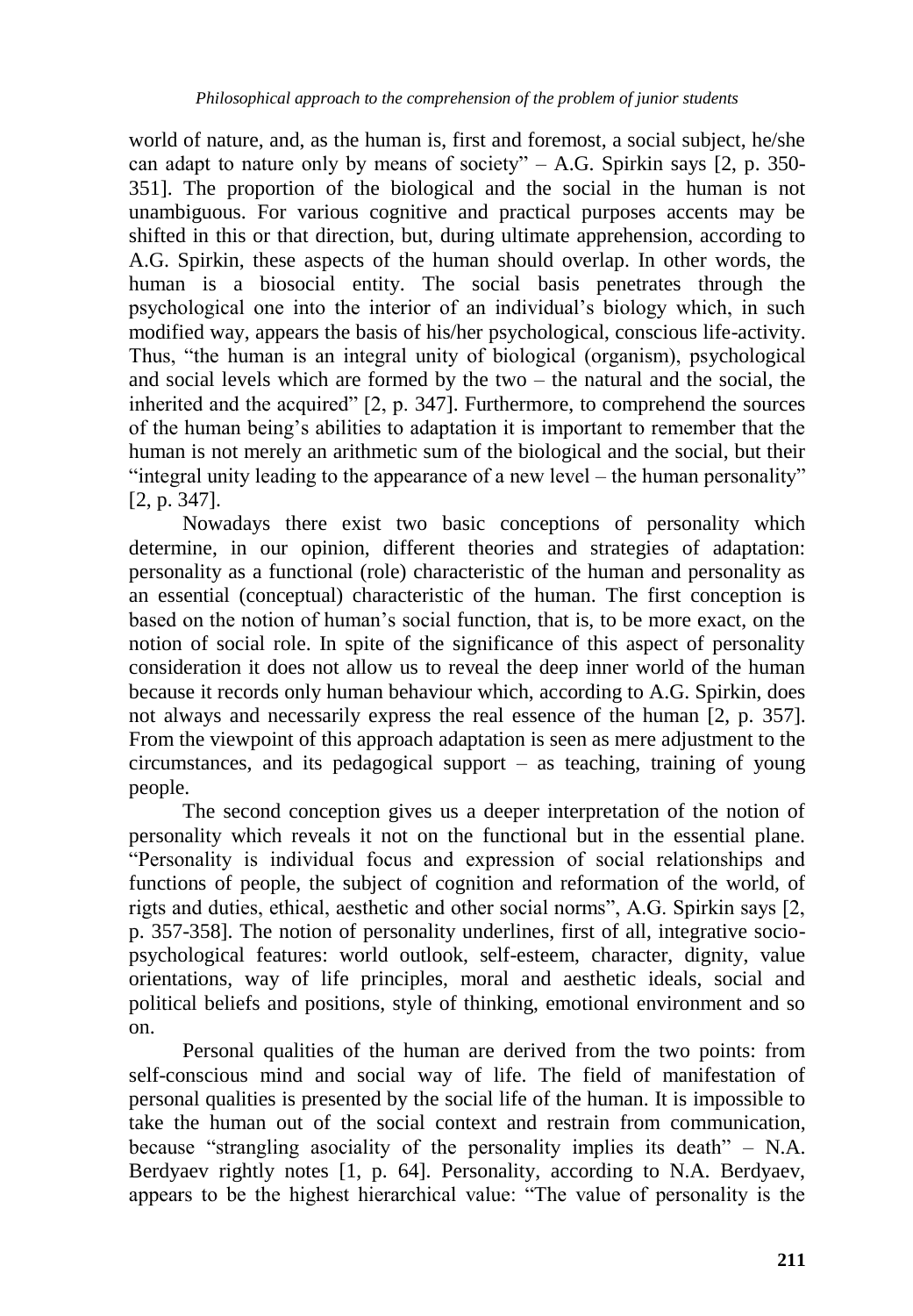highest hierarchical value in the world, the value of a spiritual order" [1, p. 62]. But it does not exist as a value if it does not related to other personalities, to the personality of another individual, to a community of people.

The human seeks to unite with other humans in order to overcome alienation and frustrating loneliness, as E. Fromm thought [3]. The philosopher points out that there are two ways of the human adaptation to the society: "passive adjustment to patterns" and "activity"  $[3, p. 31]$ . 'Passive adjustment' takes place when a person accepts norms and rules according to the principle "I am like others", does not wish to change anything, even if it is not beyond his/her power to achieve. In this case the person is not free, he/she depends on the society and fully controlled by it. However, "activity" is viewed not as denial of social norms and values, but as their conscious acceptance and arrangement of the person"s activity and relationships with other people on the basis of these norms and values. The main thing is, according to Fromm, that "in the active state the person is free, he/she is the master of the situation, yet, in the passive one, on the contrary, being stimulated somehow or by something, the person is an object of motivation, though he/she might not be aware of it" [3, p. 38].

Such approach to the conception of the human is very important as it leads to the idea that the process of adaptation is connected with freedom. Therefore we find it appropriate to consider the works of philosophers who investigate the phenomenon of freedom. These are the works of V. Frankl, K. Jaspers [12], S.I. Gessen, A.G. Myslivchenko and others.

A person always and everywhere appears to be included into social context – in connection with other people, in the chain of events. Personality is determined by the community in a two-facet sense: on the one hand its behaviour is determined by the society in the whole and, at the same time, on the other hand, it is engaged in self-formation independently and influences the society always affecting it. Thus, not only social determination but also social orientation is characteristic of individual behaviour. "The so called social laws never determine the behaviour of a individual entirely, - V. Frankl noted, consequently, they do not deprive people of the freedom of will. Moreover, they can influence them only passing through a special zone of individual freedom, it is in this zone that the laws leave the trace in individual behaviour" [4, p. 219]. Freedom, according to Frankl, is "always freedom of choice and acceptance of one"s destiny, choice of position which a person occupies when facing their fate" [4, p. 203]. The philosopher believed that although people are free, they are always surrounded by a number of restraints, "as if push off from these restraints for the implementation of their freedom. Freedom presupposes restraints and is based on them." [4, p. 203] The restraints are seen by the author as conditions in which the person exists. The person is not free from these conditions but they do not determine him/her entirely. It is people themselves that decide if they will withstand these conditions or will give in and accept their determination. The part of the human which can withstand the conditions was defined by V. Frankl as "the spiritual". In his opinion, it is the spiritual that can be considered free in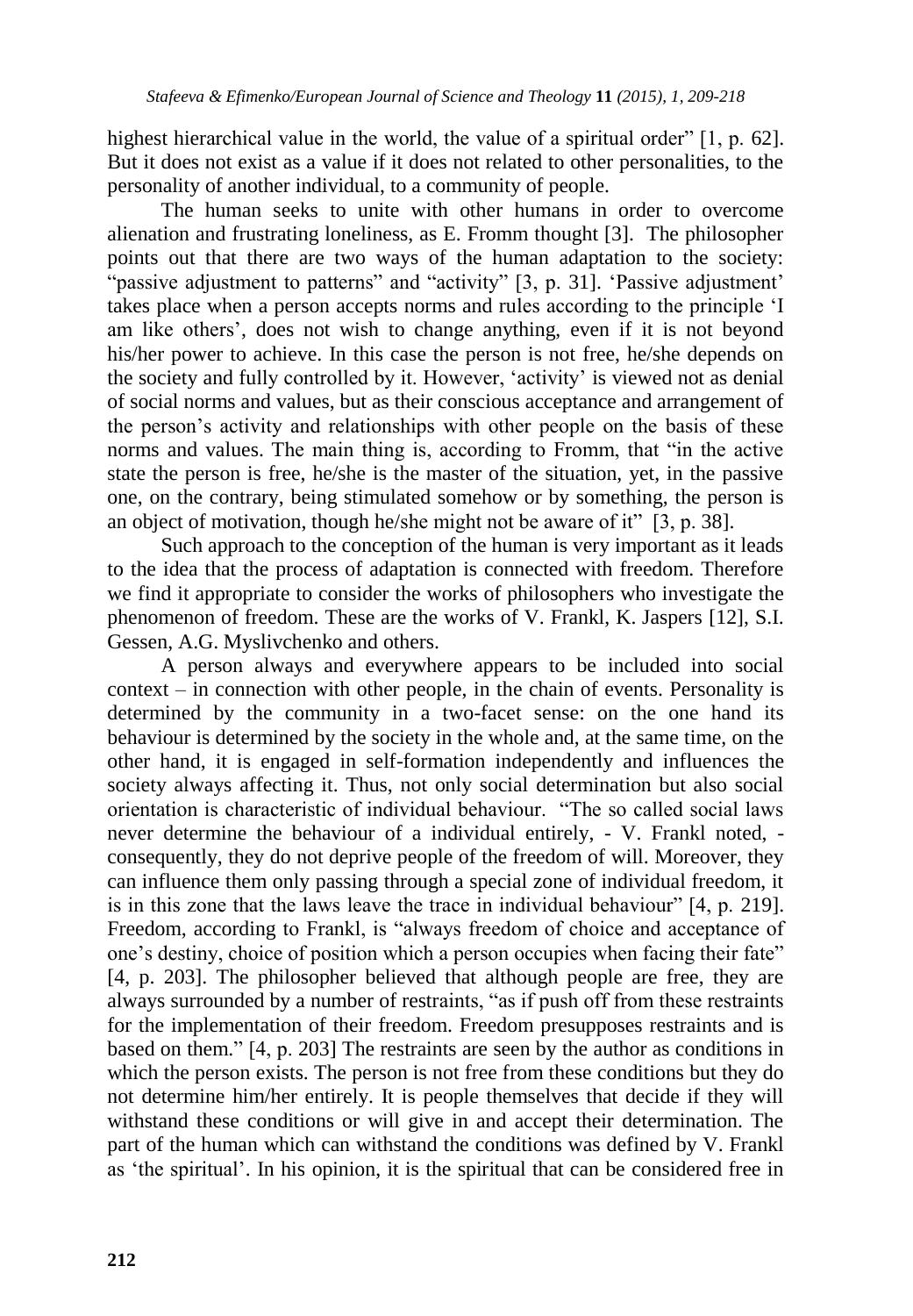the human. Being free the human can take decisions for which he/she bears responsibility.

To be responsible means to be free, as K. Jaspers thought: "Freedom is overcoming those external factors which submit me to themselves. Freedom appears … where these external factors become the focus of my existence." [12, p. 167] Freedom does not suppose all-permissiveness, it is restricted by responsibility. Responsibility is such a way of being when people themselves decide what they should be, it is "self-determining being" [12, p. 167].

At the moment of self-determination a person faces the necessity of choosing from a number of opportunities one alternative which will define his/her further life. Studying the phenomenon of the human"s inner freedom A.G. Myslivchenko defined the human as "a choosing creature" and emphasized that "the human cannot exist without the choice of alternatives and goal-setting" [6]. Freedom is viewed by this philosopher as an "internal action of an individual" [6, p. 210].

The crucial principles of realizing the essence of a free deed are, first of all, the possibility of independent, non-imposed choice in accordance with the inner beliefs and interests of the individual and, secondly, mobilization of volitional efforts aimed at practical implementation of the choice made. Indeed, free choice is a "choice the content of which is not something external and alien for an individual but corresponds with his/her inner wish" [6, p. 216]. The philosopher believes that freedom is implemented by the individual, first and foremost, as a personal feeling, as a subjective phenomenon consisting in the possibility to make an independent choice. Freedom of choice is transformed into freedom of decision, then into freedom of action, freedom of creativity and self-expression. Choosing between alternative opportunities to act in this or that way, a person thereby performs an internal action, determine the sphere, the field of his/her theoretical and practical activity.

Meanwhile, it is known that free choice and actions of a person can have not only positive but also negative character, connected with the attempts to achieve at any price the goals threatening interests and virtues of others. Therefore, a question of moral assessment of this or that choice arises. "When assessing the choice it is necessary to take into consideration the moral measure of freedom – the degree of responsibility of the individual not only before himself/herself, but also before other people." [6, p. 223]

In our interrelationships with people surrounding us ("external environment') a person often faces the necessity of finding solutions in critical moral-conflict situations. In other words, he/she faces a dilemma: either to choose himself/herself, that is to defend his/her own point of view, assurance of self-righteousness and come into a conflict with the mistakable opinion and actions of other people, or to adjust himself/herself to the opinion and actions of others, to be dissolved in them. It is clear that the first option will be a real manifestation of spiritual freedom, whereas the second one will be a manifestation of time-serving which does suppress the individuality of the person, his/her originality and internal freedom.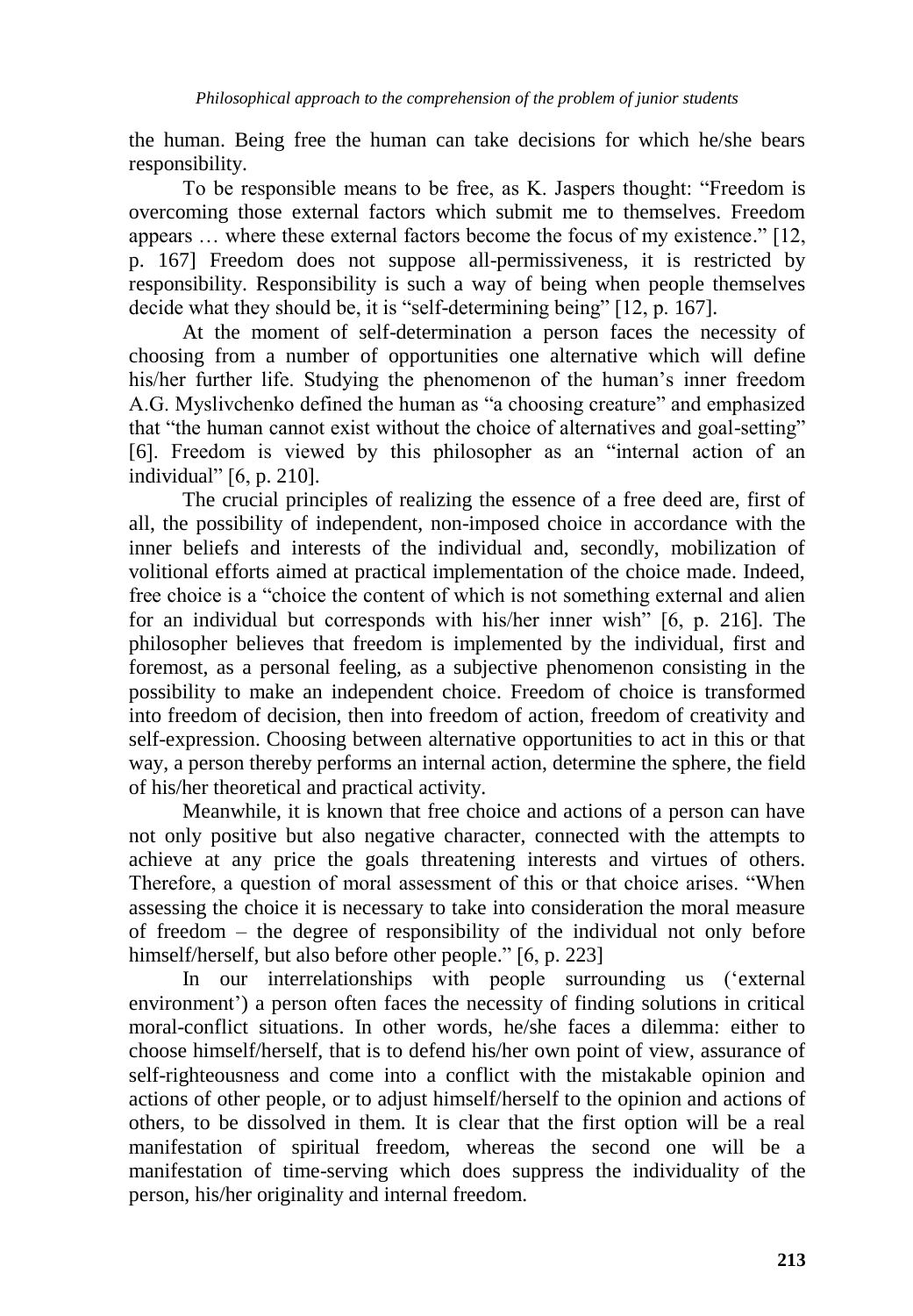Realizing freedom as an ability of avoid all 'the external', as an opportunity to say "no" leads to the negative position "freedom from". Meanwhile, the purpose of the human is to seek real self-assertion, "freedom for'. "The human is free not owing to negative power to avoid this or that, but owing to positive power to manifest his/her real individuality", - A.G. Myslivchenko states  $\overline{6}$ , p. 224. It is this 'positive power' that presents a motive reason of inner freedom of a person, for whom his/her own implementation appears to be an internal necessity.

Certainly, not all people want to be really free, but all want to seem free, preferring the imitation of freedom, dissolving in the mass of people, in the crowd, in order to shift the burden of personal responsibility to others. Therefore we think that one of the most important tasks of higher educational establishments nowadays is to form a person who will be inwardly strong and free.

Extrapolating the ideas of freedom to the plane of students" adaptation to the conditions of university education problem we see that the adaptation though initially connected with necessity and sometimes even with compulsion, yet does not exclude freedom, but on the contrary, provides it. The necessity is expressed in the fact that a student faces a number of requirements which he/she must fulfil because it may secure his studying at the educational organization. The student can fulfil all the requirements successfully only on condition of high level selforganization and discipline. At first sight it may seem that discipline is also compulsion, but S.I. Gessen noted, and we agree with him, that discipline and freedom do not exclude each other, on the contrary, they are interpenetrating. S.I. Gessen writes the following in this regard: "Devoid of freedom discipline destroys itself… Discipline is possible by way of something different – by way of freedom as the highest principle which is translucent through it." [5, p. 95]. A disciplined person is free as he/she is self-controlled. Freedom for such a person is not the denial of some norms and laws, rather it is obeying the promptings of conscience, following which allows one not to be in contradiction with oneself. Thus, we see that students' fulfilment of requirements set for them, on the contrary, makes them really free rather than restricts their freedom. It is the very restraint from which they push off to achieve freedom.

As we see the main task of higher educational establishments in forming an inwardly free person, it is important to note one peculiarity of freedom: it can be achieved only by means of creative activity. The connection of freedom and creation was stressed by such philosophers as N.A. Berdyaev, S.I. Gessen, V.D. Gubin, E.N. Nekrasova, Osho [13] and others.

Creative work is activity aimed at the creation of something new that has not existed in the world before. "Creative work implies an element of freedom, only due to which it is possible to create something new, something that has not existed before… Freedom is creative energy, the possibility of creating something new", N.A. Berdyaev considered [1, p. 120-122]. S.I. Gessen was of the same opinion and thought that "freedom is the creation of the new that has not existed in the world before" [5, p. 97]. The philosopher expressed an idea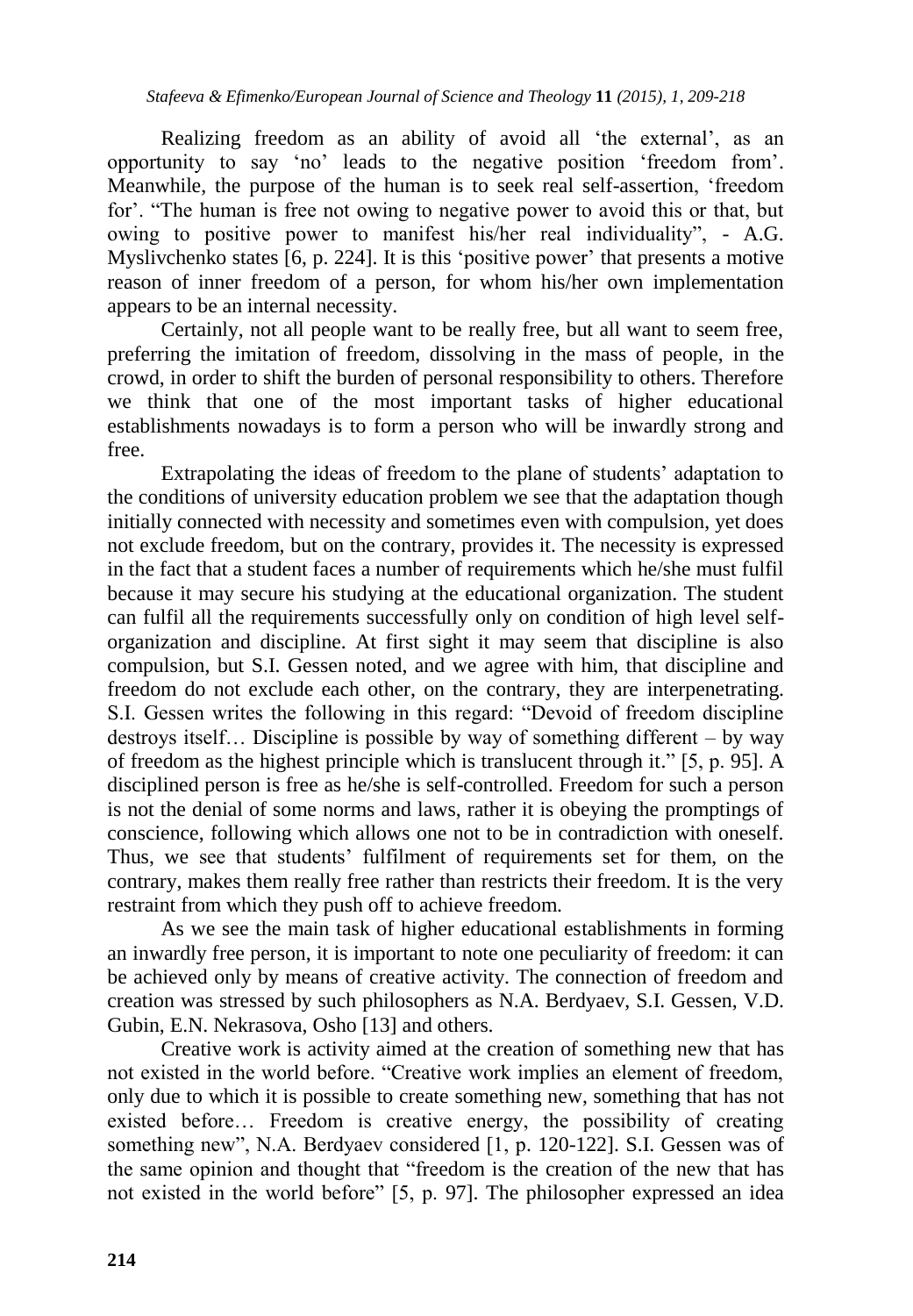which is very important for us: the person is free only when solving some difficult life problem in his/her own way, the way nobody has solved it before. The more individual the person's deed is, the freer he/she is. Thus, any free action, being the result of creation, can become a model for other people and is not a replication of some other model. With regard to the process of students' adaptation to university education conditions it can mean that a student is able to address the important problem of adaptation to the new conditions in a creative manner. For example, he/she may not only adjust to the offered conditions, but also is able to change these conditions in a desirable way. Improving the conditions he/she is engaged in the process of self-improvement. "Seeking selfimprovement is a defining sign of spiritual life, it indicates the creative predestination of the human", - V.D. Gubin and E.N. Nekrasova consider [11]. The improvement, according to these authors, relates to the inner being of the human and proves the human"s striving for maximum improvement of the state of mind. It is the moral task of every person. This task can be solved only individually, in a creative way.

Speaking of the problem of creation, it is impossible to overlook the conception of the Indian philosopher Osho. This conception regards creation as an inward power, inherently given to every individual, but, for some reasons, not released in all people. "Each person is born with the creative potential, but very few people continue to be creative" – the philosopher notes [13, p. 117-118]. There are a lot of reasons for it, but one of them, in the author"s opinion, is in the forced character of education and upbringing. From the very childhood a person is forced to follow the repeated models, to adjust passively to the circumstances without manifesting creation. A person is constantly driven into some limits, his/her freedom is suppressed and the creation potential which is inherent in him/her is not allowed to develop. Such approach makes us reflect on education. If it is "compulsory due to necessity, it should be free from the viewpoint of the goal", - to this conclusion S.I. Gessen came analysing freedom education [5, p. 92]. We are also convinced that only free from the viewpoint of the goal education can give the opportunity to educate a person capable to adapt to changing conditions not at the level of passive adjustment, but in a creative way. Actually, creative people change themselves easily and find effective ways of changing the surroundings.

Alongside with the conceptions of freedom and creation, for a deeper comprehension of the essence of junior students" adaptation to the university education conditions process we find it expedient to consider conceptions of communication, because it is only in the process of communication that a person can join the community of the peers. For first-year students in the beginning this community is presented by the academic group in which they are enrolled.

The adaptation of first-year students to the new conditions of education begins with the adaptation in the academic group. The new student group is formed in a higher educational establishment in connection with the new generation entering the system if higher education. In spite of the fact that the reasons of this group formation lie beyond it and beyond the individuals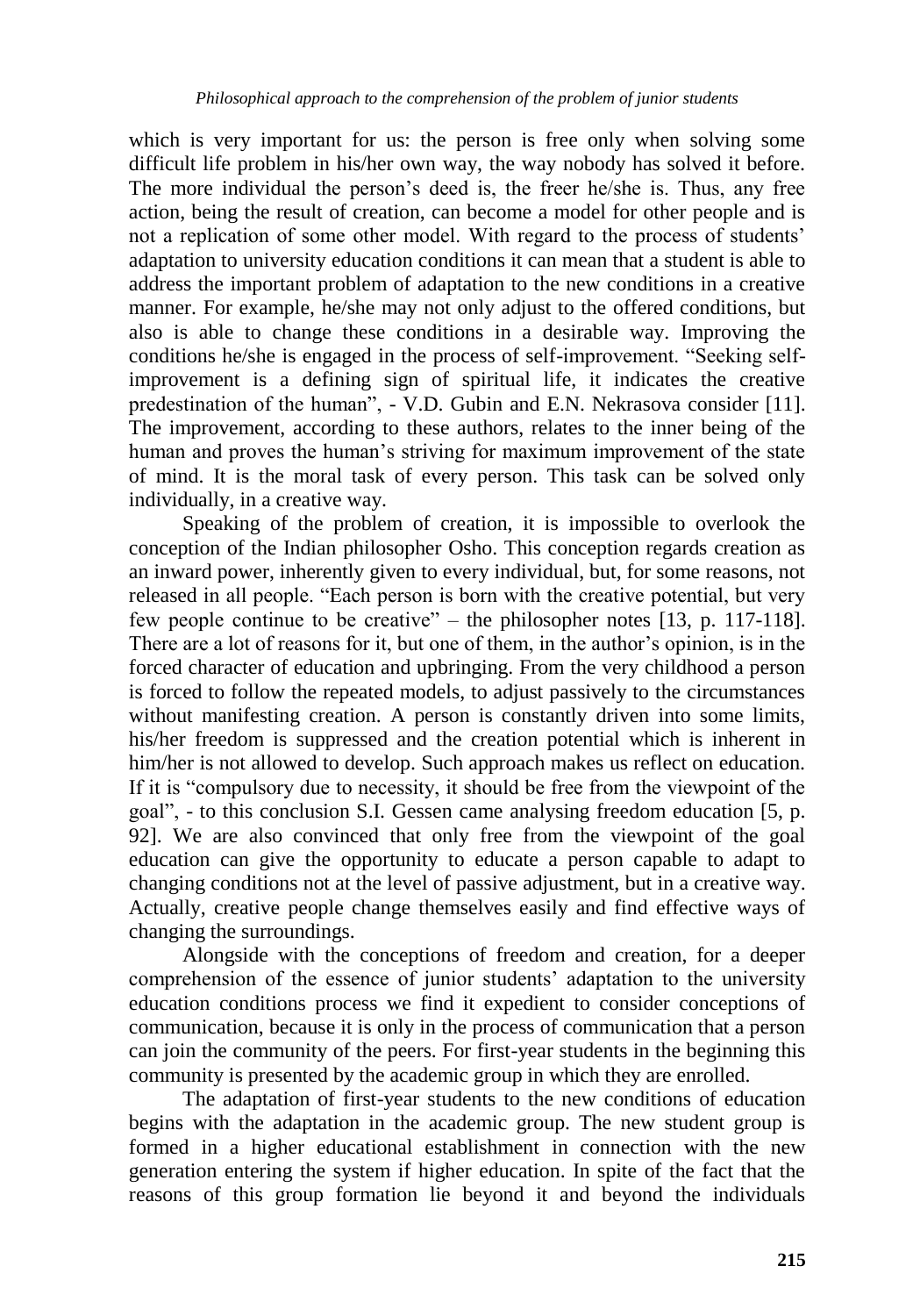constituting it, but in broader social sphere, in course of time such group may become a real community. It is possible only on condition that the individuals constituting the group will start interacting intensively.

Interaction as existential communication, the dialogue between 'I' and "You", was studied by L. Feuerbach, K. Jaspers, J.-A. Sartre, M. Buber, S.L. Frank, M.S. Kagan and others.

"An individual, - L. Feuerbach wrote, - as something isolated does not contain the human essence in it. The human essence is apparent only in communication" [8, p. 24]. Communication is "a universal condition of the being of humans",  $\overline{\phantom{a}}$ . K. Jaspers considered [8, p. 40]. The philosopher viewed communication, or "existential communication", as the relationships appearing between two individuals who become connected with each other, but should save their differences, who are approaching each other coming out of seclusion, but are aware of this seclusion only due to the fact that they begin to communicate. A human, according to K. Jaspers, cannot be a human without communicating and cannot begin to communicate without being secluded. Consequently, it means that a person becomes a human in the real sense of this word only when he/she is oriented not to himself/herself, but to the Other. The Other gives the person an opportunity to understand oneself. "The Other knows the secret: the secret of what I am", - J.-A. Sartre underlined [14]. The idea of the human"s cognizing his/her own "I" through the Other, that is through "You", runs all through the work of M. Buber "I and You". In his opinion, "I" can say nothing about itself without relating itself with the Other. "The human becomes I through You" [7, p. 311].

Relationships between 'I' and 'You', according to M. Buber, are constructed on the basis of dialogue. The most important in the human existence is to address, to appeal to the Other and respond to the Other"s appeal. The meaning of human existence comes to light only when a human appeals to the Other and the Other responds him/her. For Buber life, reality, world are the system of interpersonal relationships. The centre of these relationships is love, which is complete orientation, focusing one's life and will on the Other, the feeling of irresistible need in the Other, volitional and moral concentration of one"s being on the Other, who is seen as responding to this need and care. For the philosopher the dialogue is radical experience of the Other"s "otherness", perceiving the Other as "one"s own other", recognizing the Other.

The recognition of the Other"s "otherness" was also deliberated by the existentialist G. Marcel, who was convinced that it is possible to break the circle of loneliness only in case when an individual perceives the Other as his/her own otherness and when he/she tries to penetrate into the Other on this basis [15]. This idea is exclusively important. It helps us to understand that communication gives the human an opportunity to go beyond his/her own limits, which is to transcend.

The confirmation of the given idea can be found also in the works of S.L. Frank who asserted that "particular I is impossible if it is unrelated to You" [9, p. 121], but, despite this, there is no mystical unity between them. Everyone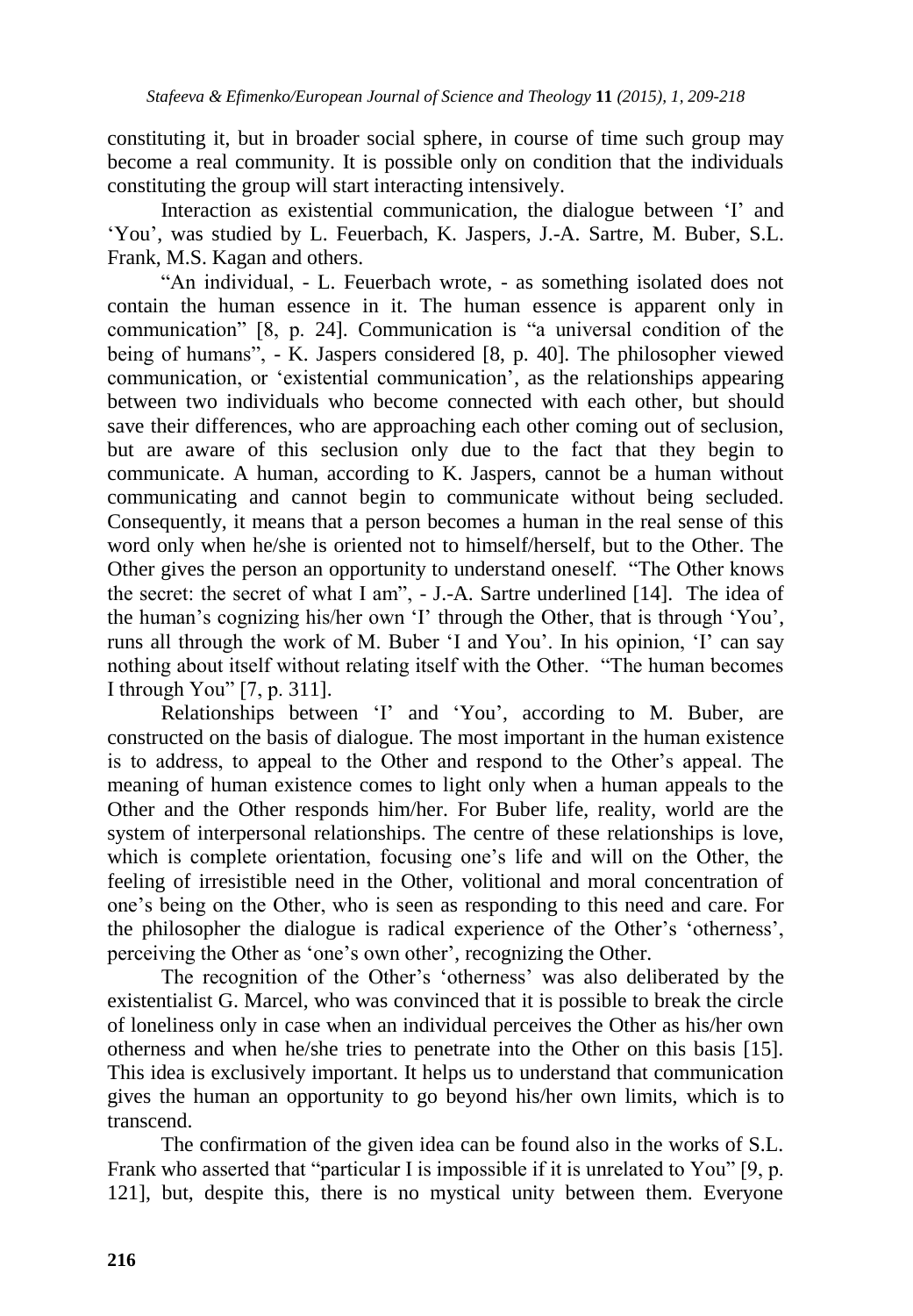remains oneself. 'I' is a 'separate', 'isolated' 'I' not due to its self-sufficiency, its self-assertiveness, but due to its separation, isolation from the "other I", from "You" – due to its opposition to "You" and, consequently, its connection with "You" in this very opposition [10, p. 345]. The difference and distinguishing between 'I' and 'You', according to S.L. Frank, is originated from the unity which "disintegrating into the duality 'I' and 'You' at the same time remains as the unity of 'We'"  $[10, p. 346]$ . 'We' is not the plural of 'I', but 'We' is some broadening of 'I', the expansion of it beyond its primary and, as it were, natural limits. "For me the awareness of "We" is the awareness that I exist somehow beyond the bounds of myself", - the philosopher notes [10, p. 117].

The analysis of the mentioned works allows us to make a conclusion that the essential characteristic and constituent of the human world is what is happening between a human and another human. In this encounter the human becomes a personality. As the human life is, in essence, a dialogue, an appeal and a counter-appeal, a question and an answer, the human becomes the human not by means of virtue or some kind of attitude to himself/herself, but only in relation to the Other.

Communication as the process of working out new information which is common for communicating people and produces their commonness was deliberated by M.S. Kagan. According to his point of view, communication facilitates better understanding oneself and the other. In the process of communication common information space is created. The information circulates between the partners and does not flow away, but only increases, expands, enriches itself. It happens because the communicants are equally active. In other words, in communication we observe not an exchange of ideas or things, but "… turning the state of each partner into their common possession" [8, p. 150]. Moreover, the very fact of the other person's awareness perceived by the personality can become a stimulus for its self-development, and this is connected with special free adaptation.

The idea that the premise for communication is an individual originality of the partners is relevant for our investigation. Human communication is based on this deep dialectics of the partners" difference and their urge towards unity, but this urge must not lead to the deletion of these differences, but only to the 'unity of multiplicity'. "Communication of two people, - according to vivid expression of M. Dufrenne, - is not the relation of two monads closed in themselves, between which there is some presupposed harmony: it is rather two crossing glances, two freedoms pushing off from each other, two partners starting a dialogue" [8, p. 161].

The analysis of these conceptions gives us an opportunity to make a conclusion that the goal of communication consists in achieving commonness of the actor-subjects by means of their free joint efforts alongside with preserving the unique individuality of each partner. If the student group really becomes such a spiritual community in which individual peculiarities of each participant is preserved, the adaptation will take place in this group without any obstructions. In such group a student will learn how to work out constructive